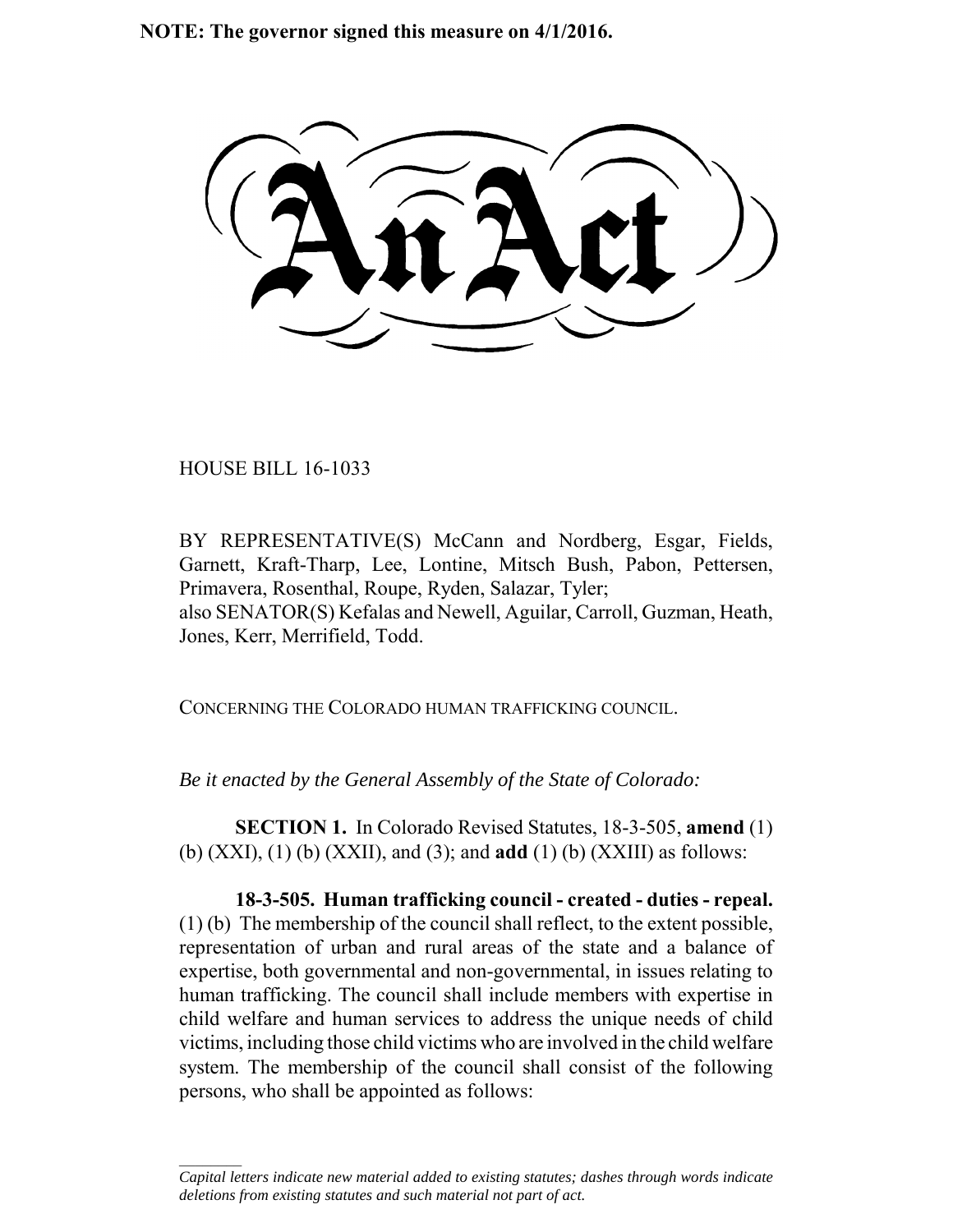(XXI) A representative of a child advocacy center; and

(XXII) One person to be appointed by the commissioner of agriculture; AND

(XXIII) ONE PERSON REPRESENTING THE JUDICIAL BRANCH, TO BE APPOINTED BY THE CHIEF JUSTICE OF THE SUPREME COURT.

(3) Each member of the council shall serve at the pleasure of his or her appointing authority for a term of four years. The appointing authority may reappoint the member for an additional term or terms. Members of the council shall serve without compensation BUT MAY BE REIMBURSED FOR ACTUAL TRAVEL EXPENSES INCURRED IN THE PERFORMANCE OF THEIR DUTIES.

**SECTION 2. Act subject to petition - effective date.** This act takes effect at 12:01 a.m. on the day following the expiration of the ninety-day period after final adjournment of the general assembly (August 10, 2016, if adjournment sine die is on May 11, 2016); except that, if a referendum petition is filed pursuant to section 1 (3) of article V of the state constitution against this act or an item, section, or part of this act within such period, then the act, item, section, or part will not take effect unless